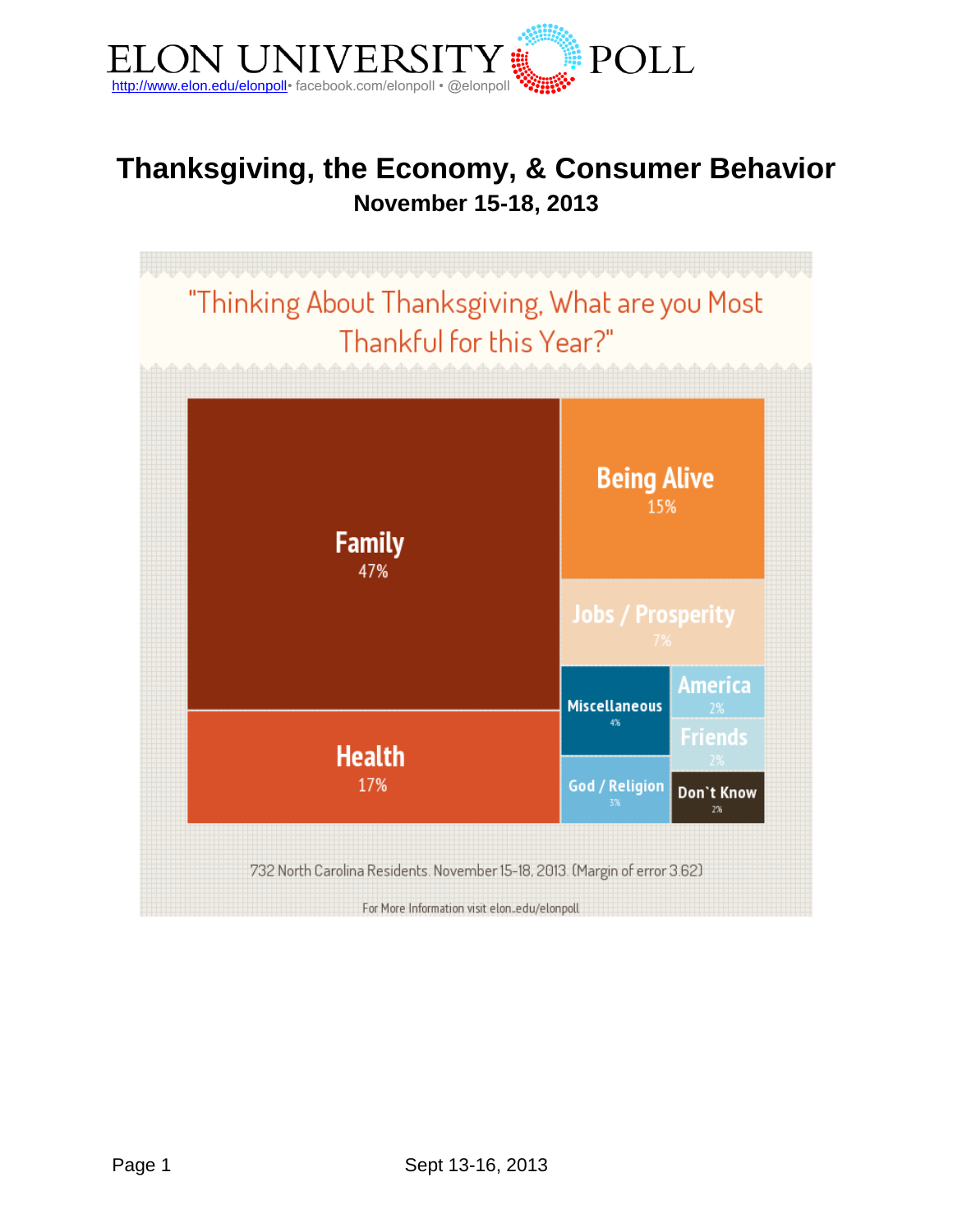

# **Table of Contents**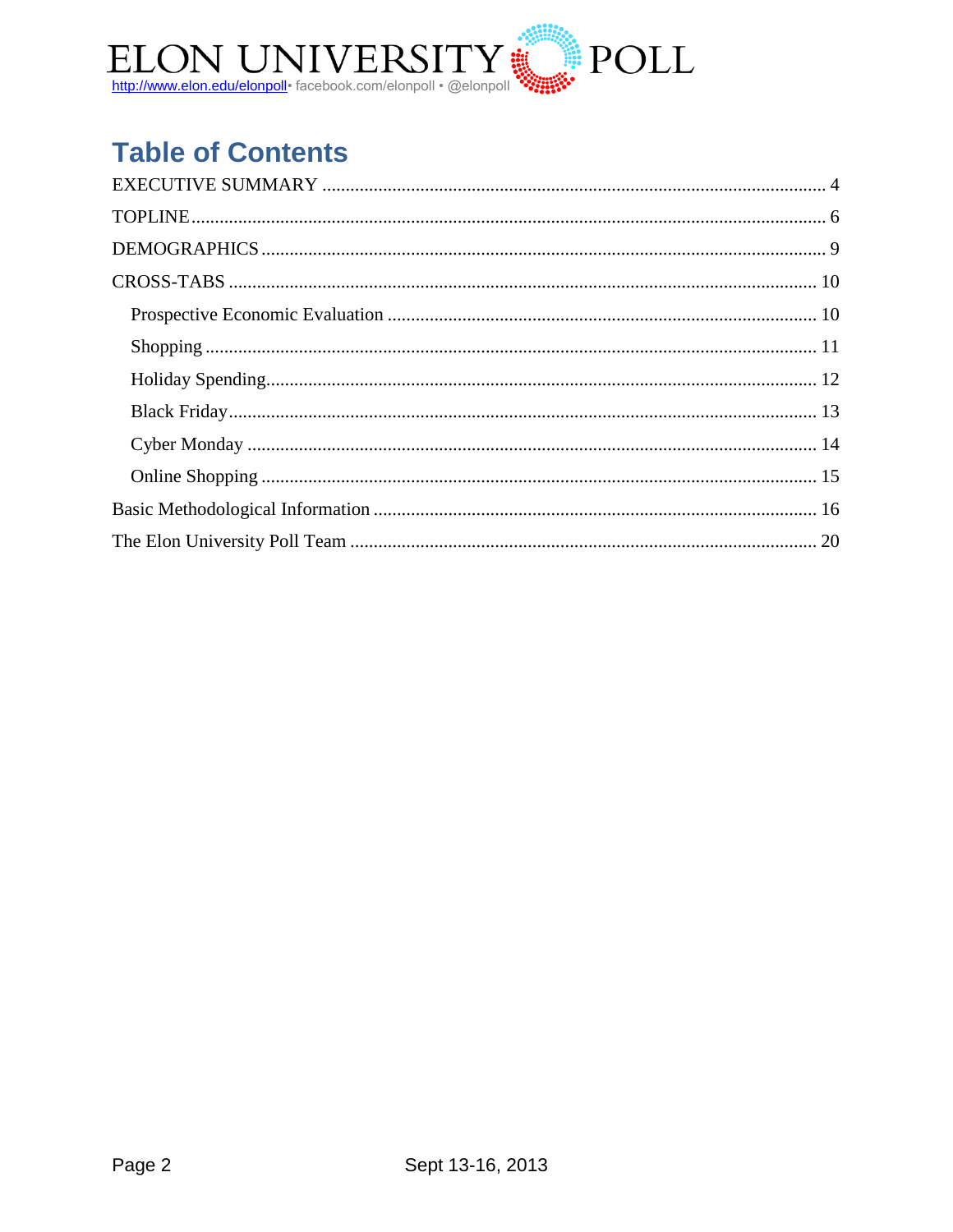

# What is the one gift item that your friends and family seem most excited about this holiday season?

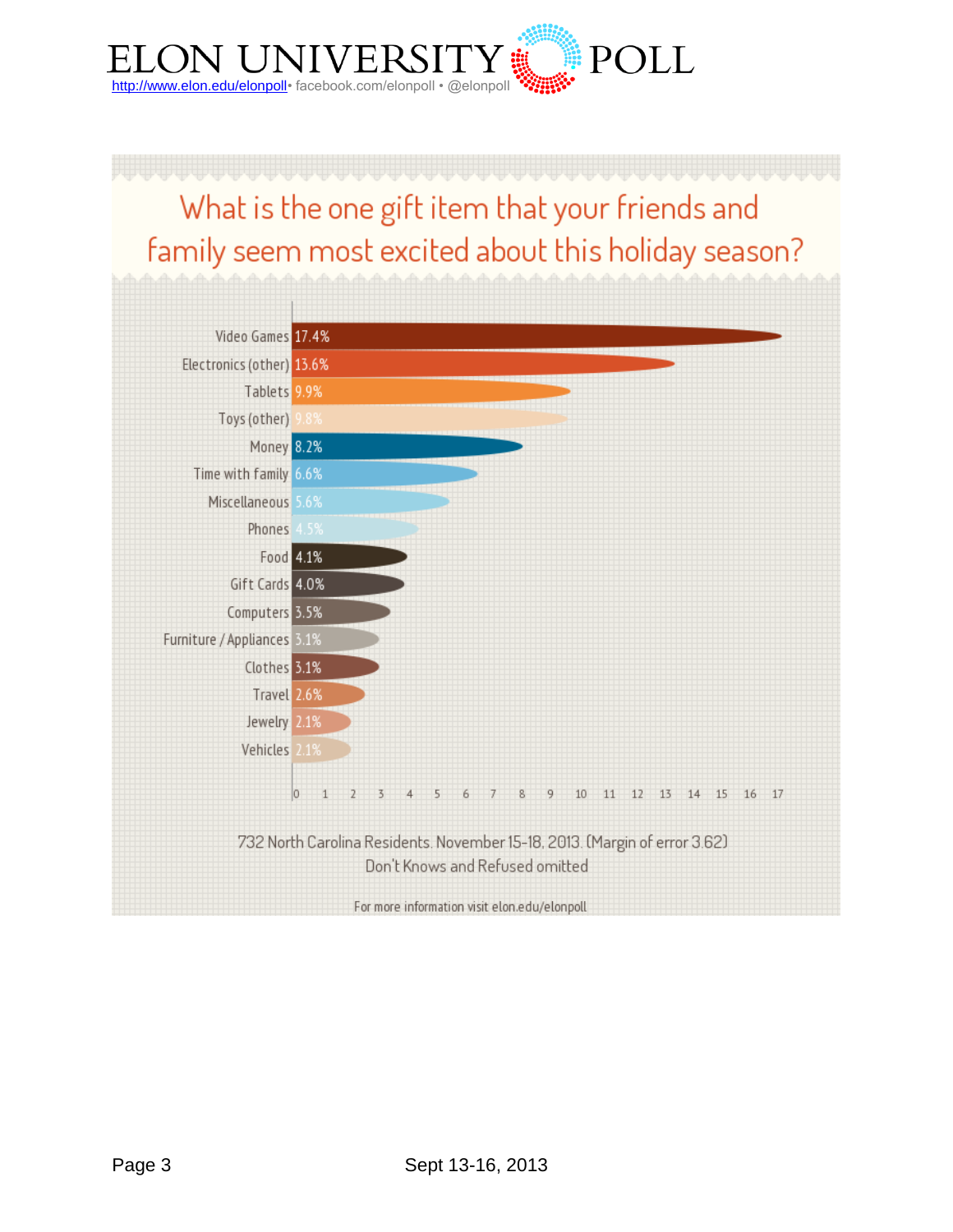# ELON UNIVERSIT http://www.elon.edu/elonpoll• facebook.com/elonpoll • @elonpoll

# <span id="page-3-0"></span>**EXECUTIVE SUMMARY**

### **Holiday Shopping and the Economy**

According to the National Retail Federation, holiday sales represented almost 20% of total retail industry sales in 2012. Holiday sales are carefully followed by industry experts and investors, as they are often seen as an important indicator of the health of the economy. Because Thanksgiving is arriving late this year, the holiday shopping season will be shorter than usual. The shorten holiday season, along with a state unemployment rate higher than the national average, has some analysts predicting sales to fall short of expectations. The Elon University Poll conducted a live-caller, dual frame (landline and cell phone) survey of 732 residents of North Carolina between November 15-18, 2013. The survey has a margin of error of 3.62 percent and asked a battery of questions related to the economy, holiday shopping, and consumer behavior.

### **Consumer Confidence and Behavior**

One factor in consumer behavior and spending is the level of confidence a consumer has in the future of the economy. Individuals who believe the economy will get worse are less likely to make large purchases, whereas shoppers who are optimistic about the economy are more likely to spend more on consumer goods. Approximately 33% of North Carolina Residents believe the economy will improve over the next year. This is a slight increase since September (27%), but over 39% of respondents believe the economy will get worse, a 10 point increase since September.

### **Plans for Holiday Shopping**

When asked if they plan to do any holiday shopping this season, 83% of respondents said yes. There was practically no difference in response between men (82%) and women (84%). Not surprisingly, higher income respondents (incomes over \$50,000) were more likely to say they were planning to go holiday shopping (88%), but respondents over the age of 65 were less likely (65%). When respondents were asked whether they believed they would spend more, less or about the same money on gifts this holiday season 20% said more, 34% said less, and 46% said about the same.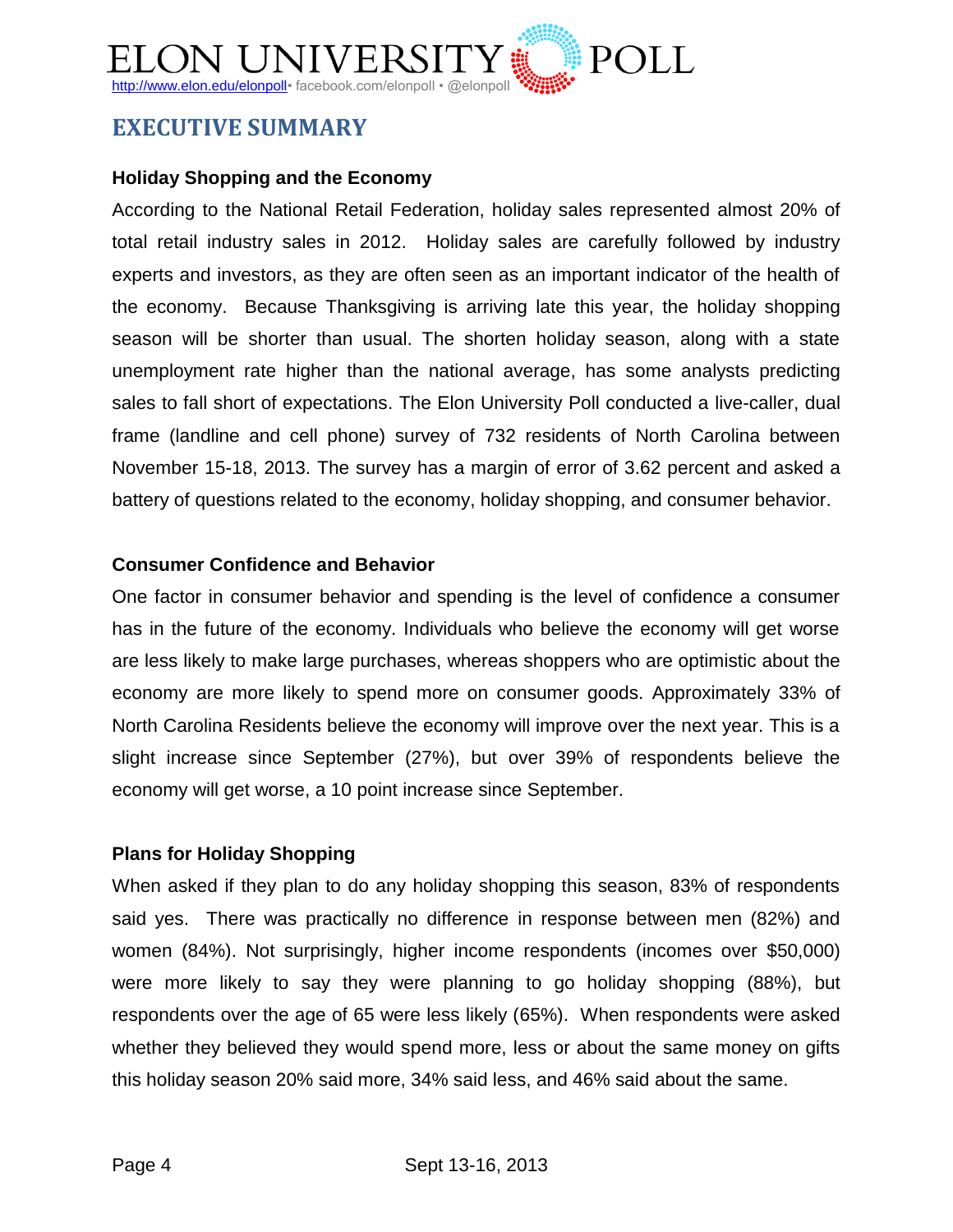

### **Black Friday and Cyber Monday**

Of the 83% of respondents who said they were planning on doing some shopping during the holidays, most (71%) said they were not planning on shopping on Black Friday, the day after Thanksgiving. Instead, more respondents (32.6%) plan on shopping online on the Monday after Thanksgiving, known as Cyber Monday, compared to 26% on Black Friday. Just over 11 percent of respondents said they plan to shop on both Black Friday and Cyber Monday. When asked what percentage of your holiday shopping will be done online, using the internet, the average response was approximately 30%, but responses ranged from 0% to 100%.

### **This Season's Hot Ticket Items**

In some cases "hot ticket items" can help offset some factors that depress retail sales, helping not only the specific industry that manufactured that item, but bringing in more customers into the stores overall. Respondents were asked, "What is the one gift item that your friends and family seem most excited about this holiday season?" Electronic devices clearly dominate North Carolinian's shopping lists. The most frequent response was some type of video game or video game console (17.4%). Within that category, PlayStation/PS4 was mentioned the most, followed closely by Xbox/Xbox One. The second most common type of gift mentioned were electronics (13.6%), not including video games or tablets. Within the electronics category, Apple products were most frequently mentioned.

### **Giving Thanks**

Of course, shopping is not the only (or the main) reason for the season. During this holiday season many North Carolinians are thankful for many aspects of their life. The Elon Poll survey in November ended with this simple question: "Thinking about Thanksgiving, what are you thankful for this year?" Not surprisingly, the most common answer was family (47%), followed by health (17%).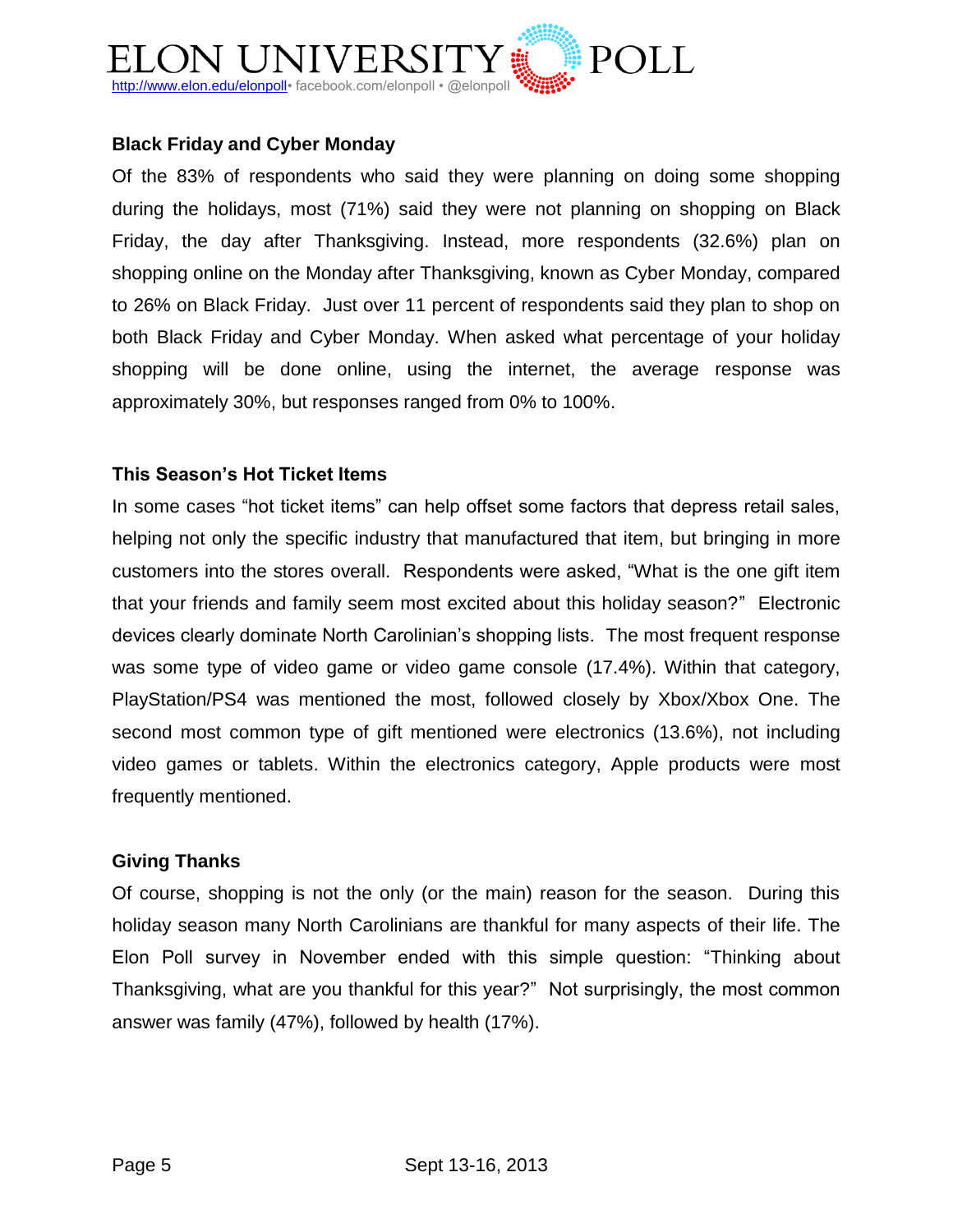

# <span id="page-5-0"></span>**TOPLINE**

### **Prospective Economic Evaluation**

Do you expect the economy to get better, get worse, or stay about the same over the next year?

### **Shopping**

Do you plan on doing any holiday shopping this season?

### **Holiday Spending**

Compared to last year, do you think you will spend [more, less] or about the same amount of money on gifts this holiday season?

### **Black Friday**

Will you go shopping on the day after Thanksgiving known as Black Friday?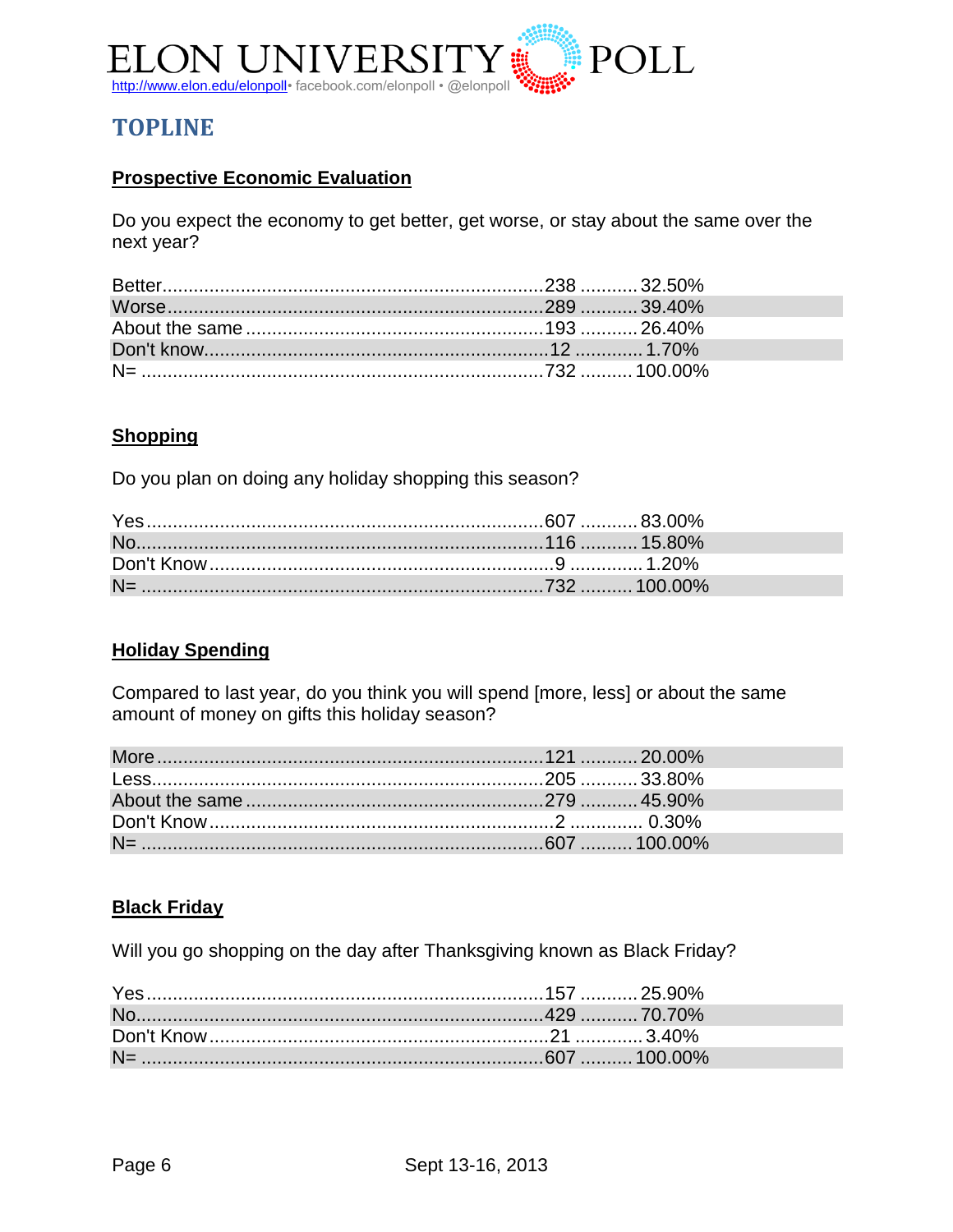

### **Cyber Monday**

Will you shop online on the Monday after Thanksgiving known as Cyber Monday?

### **Online Shopping**

Approximately what percentage of your holiday shopping will be done online?

### **Most Exciting Gift**

What is the one gift item that your friends and family seem most excited about this holiday season? [Don't know and refuse are not included]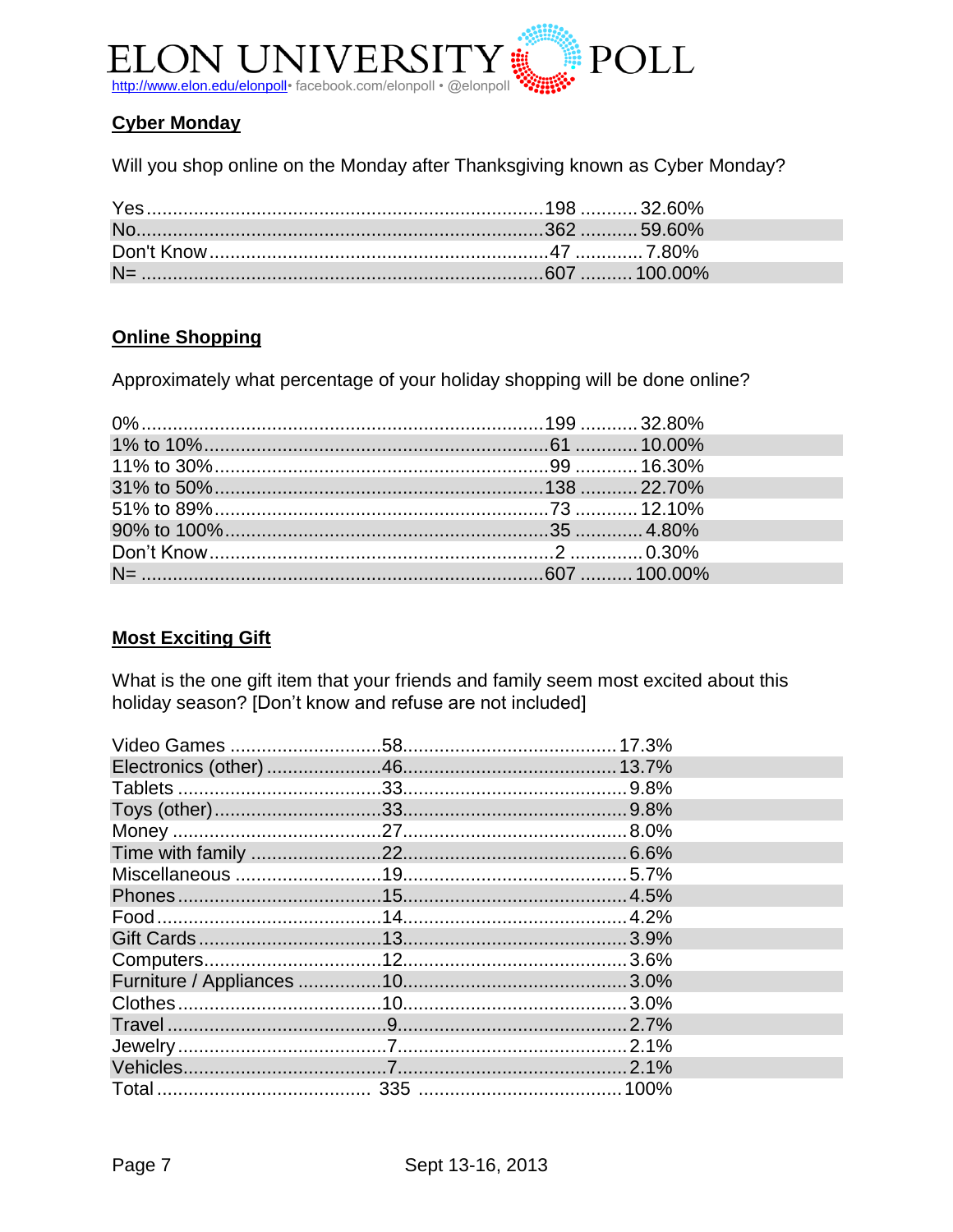

## **Thankful**

Thinking about Thanksgiving, what are you thankful for this year?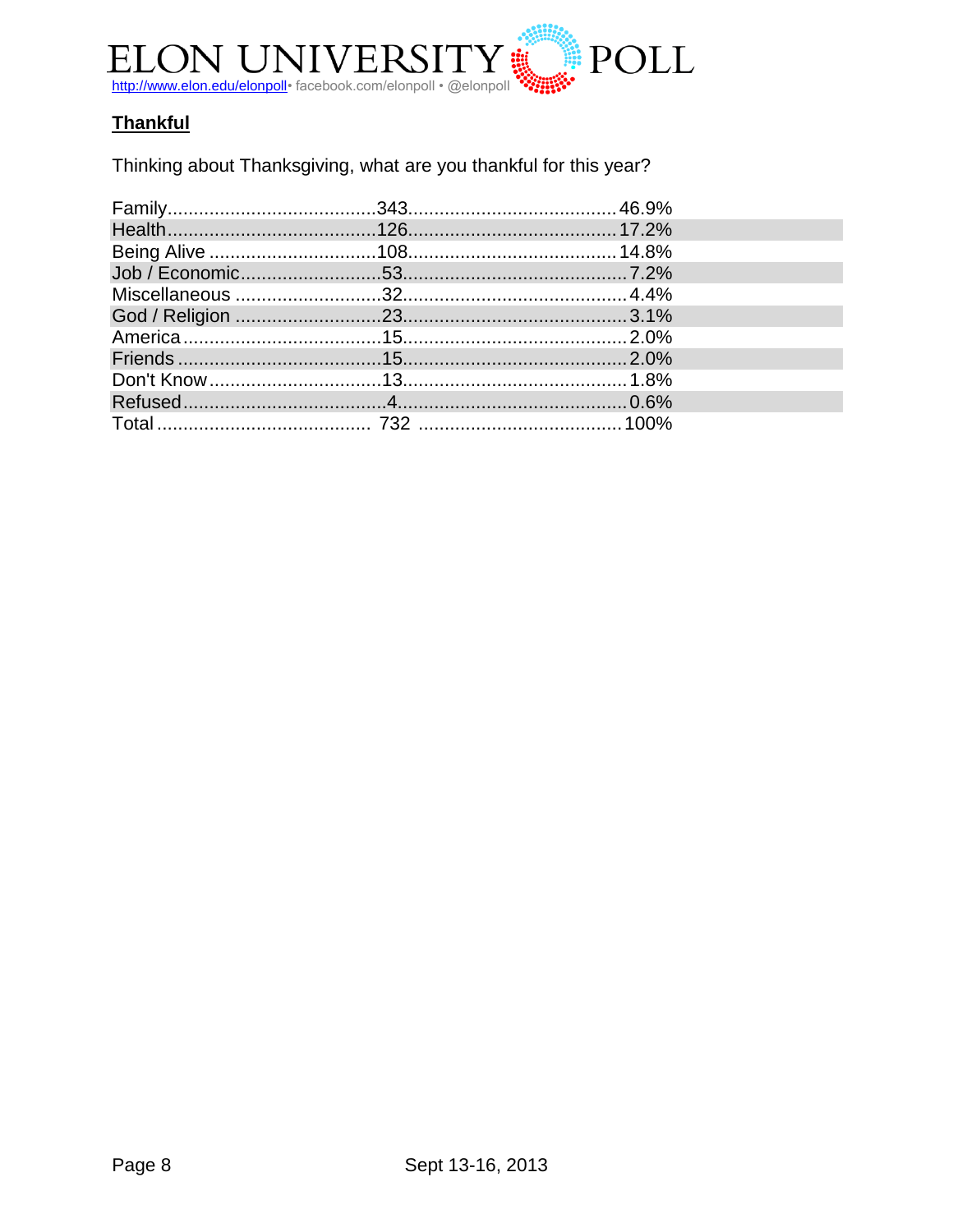

# <span id="page-8-0"></span>**DEMOGRAPHICS**

### **Income**

Is your annual household income more or less than \$50,000? (If = Under  $$50,000$ ) Is it more or less than  $$25,000$ ?  $($ If = Over \$50,000) Is it more or less than \$75,000?

# $\frac{\text{Age}}{\text{How}}$

| How old are you?                                                |  |
|-----------------------------------------------------------------|--|
| 110w old are you :<br>18-30…………………………………………………………167 …………22.80% |  |
|                                                                 |  |
|                                                                 |  |
|                                                                 |  |
|                                                                 |  |
|                                                                 |  |

### Race

For statistical purposes only, could you please tell me your race or ethnic background?

### Gender

Was the person male or female?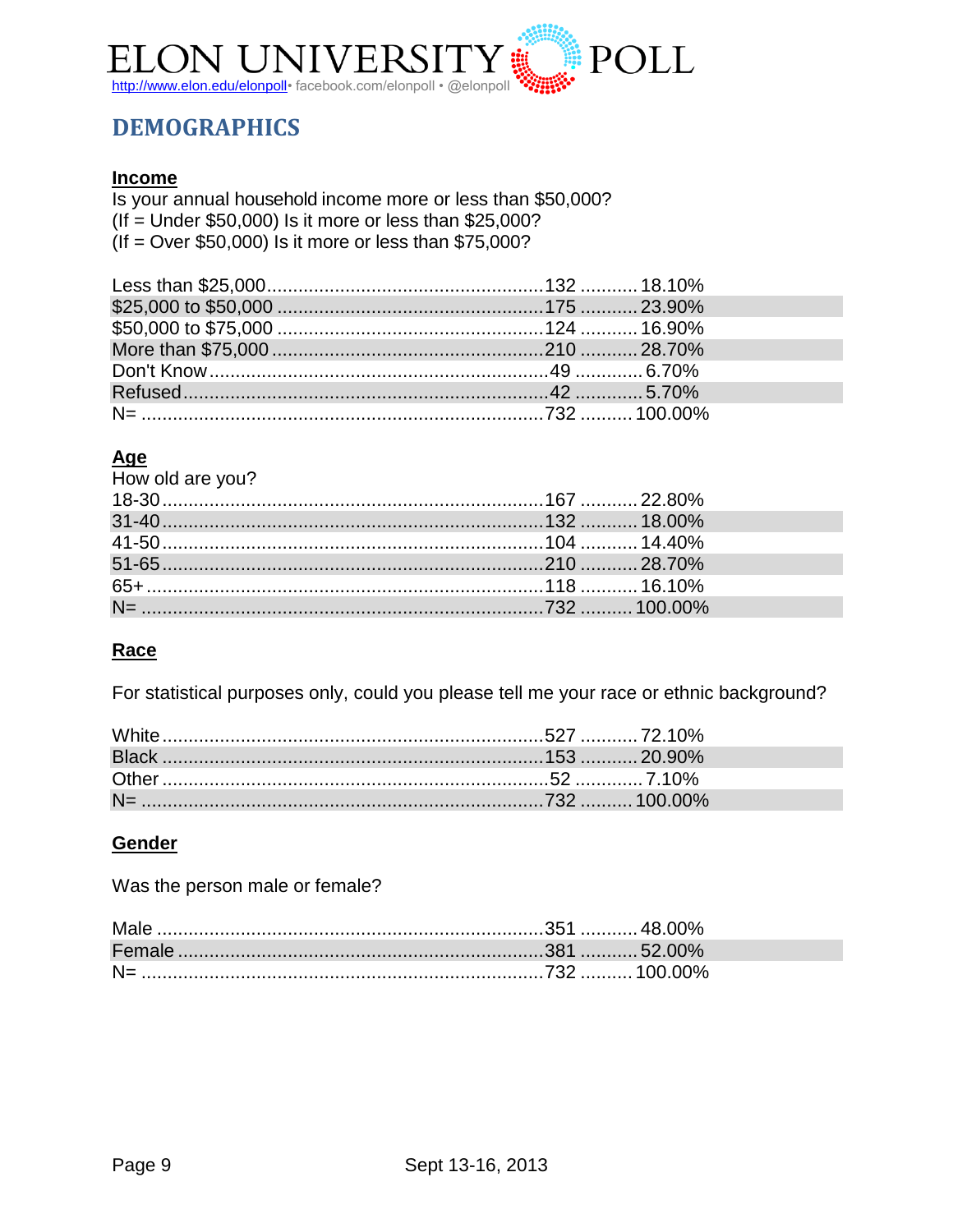

# <span id="page-9-1"></span><span id="page-9-0"></span>**CROSS-TABS Prospective Economic Evaluation**

Do you expect the economy to get better, get worse, or stay about the same over the next year?

| <b>Prospective Economic Evaluation and Gender</b> |                                                              |    |  |  |      |  |
|---------------------------------------------------|--------------------------------------------------------------|----|--|--|------|--|
|                                                   | Total<br>About the same Don't know<br>Worse<br><b>Better</b> |    |  |  |      |  |
|                                                   | %                                                            | %  |  |  | $\%$ |  |
| <b>Male</b>                                       |                                                              | 38 |  |  |      |  |
| <b>Female</b>                                     |                                                              |    |  |  | 100  |  |
| <b>Total</b>                                      |                                                              |    |  |  |      |  |

| <b>Prospective Economic Evaluation and Age</b> |               |       |                           |      |       |  |
|------------------------------------------------|---------------|-------|---------------------------|------|-------|--|
|                                                | <b>Better</b> | Worse | About the same Don't know |      | Total |  |
|                                                | $\%$          | $\%$  | $\%$                      | $\%$ | %     |  |
| $18-30$                                        | 29            |       | 29                        |      | 100   |  |
| 31-40                                          | 36            | 43    | 19                        |      | 100   |  |
| $41 - 50$                                      | 35            |       | 22                        |      | 100   |  |
| 51-65                                          | 30            | 37    | 30                        |      | 100   |  |
| $65+$                                          | 34            | 35    | 28                        |      | 100   |  |
| <b>Total</b>                                   | 32            |       |                           |      |       |  |

| <b>Prospective Economic Evaluation and Income</b> |               |       |                           |      |       |  |
|---------------------------------------------------|---------------|-------|---------------------------|------|-------|--|
|                                                   | <b>Better</b> | Worse | About the same Don't know |      | Total |  |
|                                                   | $\%$          | $\%$  | $\%$                      | $\%$ | %     |  |
| Less than $$25,000$                               | 28            | 44    | 27                        |      | 100   |  |
| \$25,000 to \$50,000                              | 33            | 38    | 27                        |      | 100   |  |
| \$50,000 to \$75,000                              | 31            | 44    | 24                        |      | 100   |  |
| More than \$75,000                                | 39            | 29    | 30                        |      | 100   |  |
| <b>Total</b>                                      |               |       |                           |      |       |  |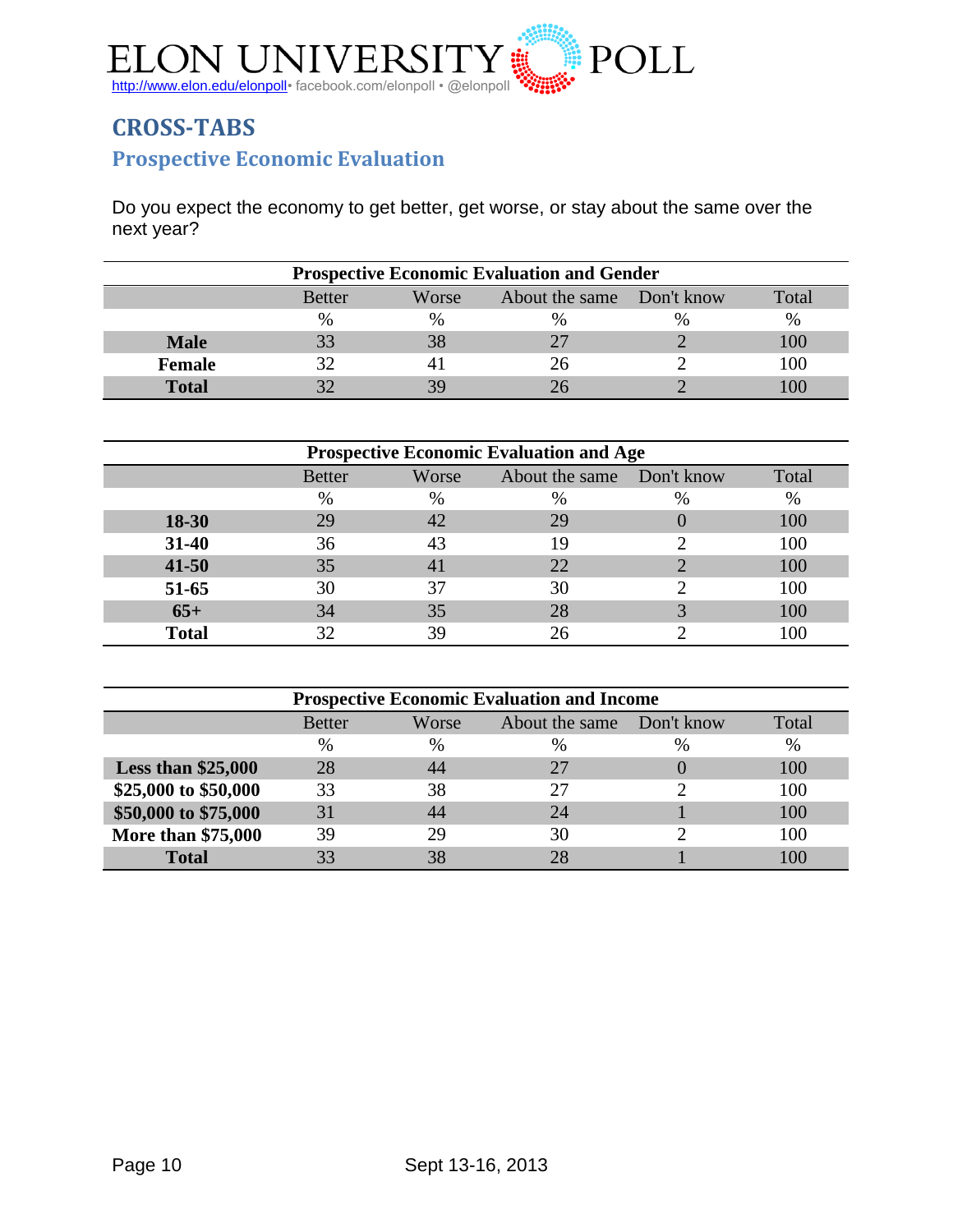

# <span id="page-10-0"></span>**Shopping**

Do you plan on doing any holiday shopping this season?

| <b>Holiday Shopping and Gender</b> |                                  |      |      |     |  |  |  |
|------------------------------------|----------------------------------|------|------|-----|--|--|--|
|                                    | Yes<br>Don't Know<br>No<br>Total |      |      |     |  |  |  |
|                                    | %                                | $\%$ | $\%$ | %   |  |  |  |
| <b>Male</b>                        |                                  |      |      | 100 |  |  |  |
| Female                             | 84                               |      |      | 100 |  |  |  |
| <b>Total</b>                       |                                  |      |      | 00  |  |  |  |

| <b>Holiday Shopping and Age</b> |      |                |                  |       |  |  |
|---------------------------------|------|----------------|------------------|-------|--|--|
|                                 | Yes  | N <sub>o</sub> | Don't Know       | Total |  |  |
|                                 | $\%$ | %              | $\%$             | %     |  |  |
| 18-30                           | 86   | 10             | 4                | 100   |  |  |
| $31 - 40$                       | 85   | 15             |                  | 100   |  |  |
| $41 - 50$                       | 90   | 10             | $\left( \right)$ | 100   |  |  |
| 51-65                           | 86   | 13             |                  | 100   |  |  |
| $65+$                           | 65   | 35             | $\left( \right)$ | 100   |  |  |
| <b>Total</b>                    | 83   | 16             |                  | 100   |  |  |

| <b>Holiday Shopping and Income</b> |      |                |            |       |  |
|------------------------------------|------|----------------|------------|-------|--|
|                                    | Yes  | N <sub>o</sub> | Don't Know | Total |  |
|                                    | $\%$ | $\%$           | $\%$       | %     |  |
| Less than $$25,000$                | 70   | 29             |            | 100   |  |
| \$25,000 to \$50,000               | 85   | 15             |            | 100   |  |
| \$50,000 to \$75,000               | 88   | 12             | $\cup$     | 100   |  |
| More than \$75,000                 | 88   |                |            | 100   |  |
| <b>Total</b>                       |      |                |            | 100   |  |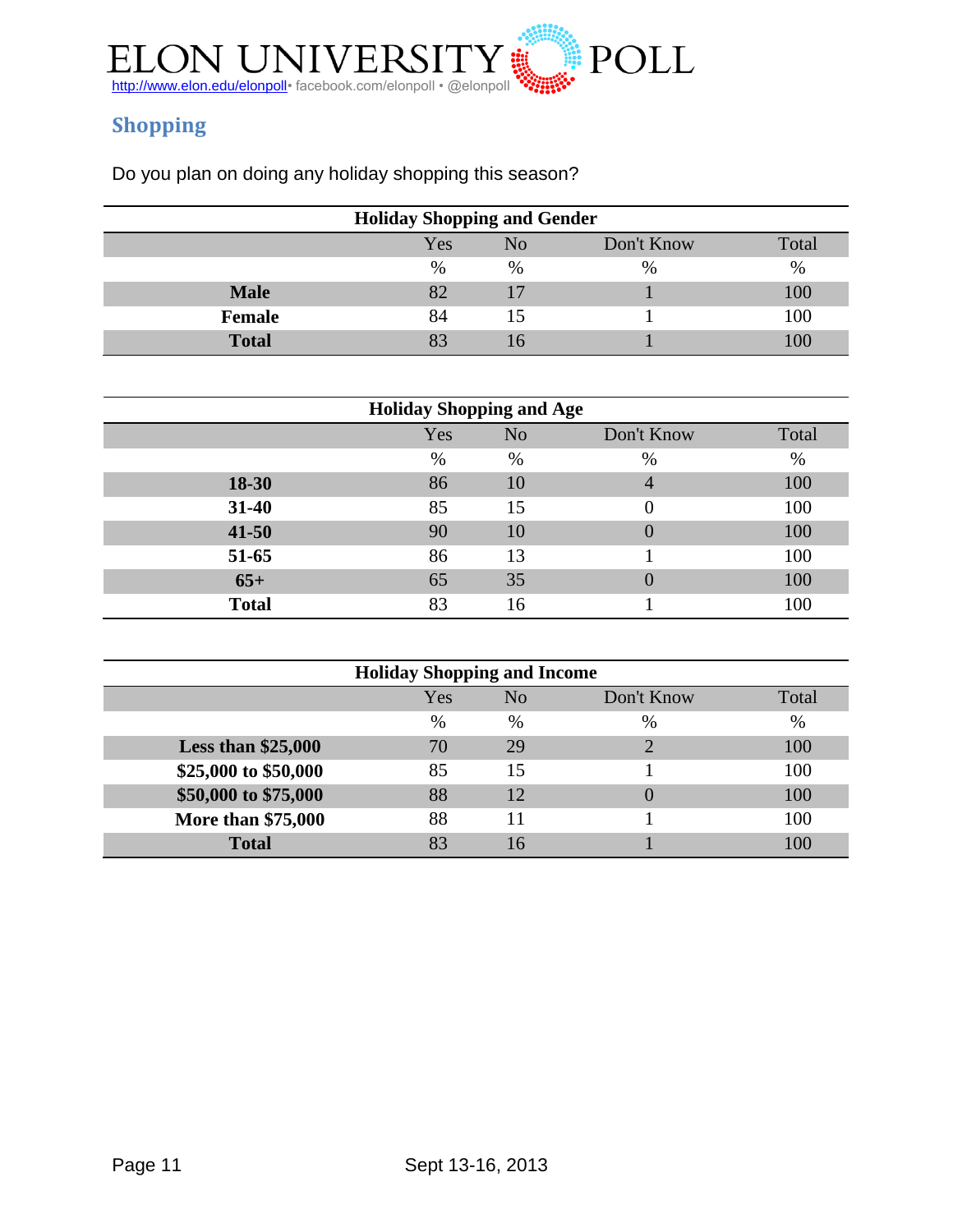

## <span id="page-11-0"></span>**Holiday Spending**

Compared to last year, do you think you will spend [more, less] or about the same amount of money on gifts this holiday season?

| <b>Spending Compared to Last Year and Gender</b>      |      |               |      |               |      |  |
|-------------------------------------------------------|------|---------------|------|---------------|------|--|
| Don't Know<br>Total<br>About the same<br>More<br>Less |      |               |      |               |      |  |
|                                                       | $\%$ | $\frac{0}{0}$ | $\%$ | $\frac{0}{0}$ | $\%$ |  |
| <b>Male</b>                                           |      | 30            | 49   |               | 100  |  |
| <b>Female</b>                                         | 19   | 37            | 43   |               | 100  |  |
| <b>Total</b>                                          |      | 34            |      |               |      |  |

| <b>Spending Compared to Last Year and Age</b> |          |      |                |            |       |  |  |
|-----------------------------------------------|----------|------|----------------|------------|-------|--|--|
|                                               | More     | Less | About the same | Don't Know | Total |  |  |
|                                               | $\%$     | %    | $\%$           | %          | $\%$  |  |  |
| 18-30                                         | 36       | 39   | 25             |            | 100   |  |  |
| $31 - 40$                                     | 31       | 27   | 42             | 0          | 100   |  |  |
| $41 - 50$                                     | 10       | 39   | 51             |            | 100   |  |  |
| 51-65                                         | 10       | 37   | 53             |            | 100   |  |  |
| $65+$                                         | <u>Q</u> | 20   | 69             |            | 100   |  |  |
| <b>Total</b>                                  |          | 34   | 46             |            | 100   |  |  |

| <b>Spending Compared to Last Year and Income</b> |                                              |      |      |      |      |  |  |
|--------------------------------------------------|----------------------------------------------|------|------|------|------|--|--|
|                                                  | About the same<br>Don't Know<br>More<br>Less |      |      |      |      |  |  |
|                                                  | $\%$                                         | $\%$ | $\%$ | $\%$ | $\%$ |  |  |
| Less than $$25,000$                              | 33                                           | 36   | 31   |      | 100  |  |  |
| \$25,000 to \$50,000                             | 25                                           | 34   | 41   |      | 100  |  |  |
| \$50,000 to \$75,000                             | 15                                           | 39   | 46   |      | 100  |  |  |
| More than \$75,000                               | 14                                           | 26   | 59   |      | 100  |  |  |
| <b>Total</b>                                     |                                              | 32   | 47   |      | 100  |  |  |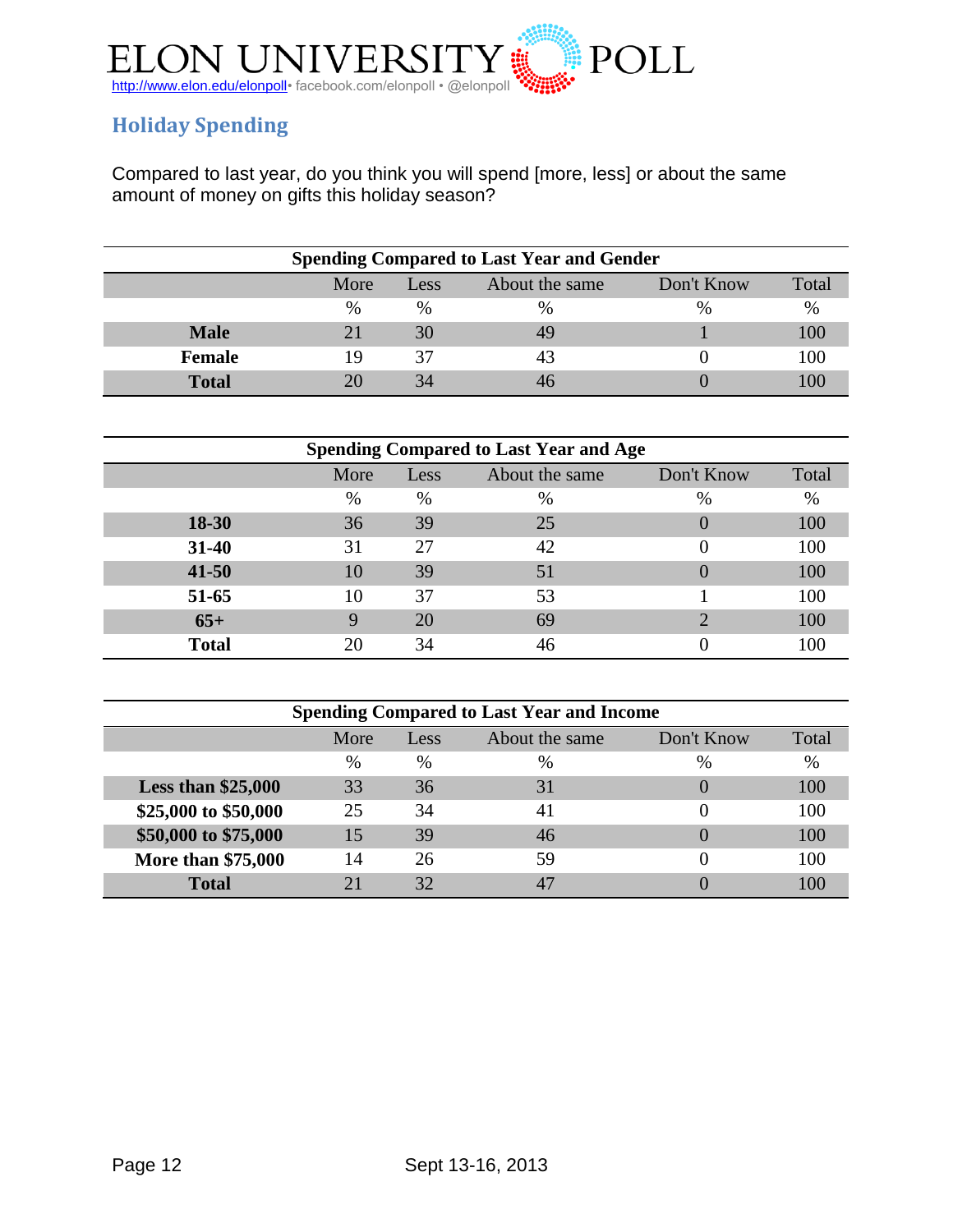

## <span id="page-12-0"></span>**Black Friday**

Will you go shopping on the day after Thanksgiving known as Black Friday?

| <b>Black Friday and Gender</b>   |      |      |      |     |  |  |
|----------------------------------|------|------|------|-----|--|--|
| Don't Know<br>Total<br>Yes<br>No |      |      |      |     |  |  |
|                                  | $\%$ | $\%$ | $\%$ | %   |  |  |
| <b>Male</b>                      |      | 76   |      | 100 |  |  |
| <b>Female</b>                    | 30   | 66   |      | 100 |  |  |
| <b>Total</b>                     |      |      |      |     |  |  |

| <b>Black Friday and Age</b> |      |    |            |       |  |  |  |
|-----------------------------|------|----|------------|-------|--|--|--|
|                             | Yes  | No | Don't Know | Total |  |  |  |
|                             | $\%$ | %  | $\%$       | $\%$  |  |  |  |
| 18-30                       | 45   | 52 | 3          | 100   |  |  |  |
| 31-40                       | 22   | 74 |            | 100   |  |  |  |
| $41 - 50$                   | 24   | 75 |            | 100   |  |  |  |
| 51-65                       | 19   | 77 |            | 100   |  |  |  |
| $65+$                       | 16   | 82 |            | 100   |  |  |  |
| <b>Total</b>                | 26   | 71 |            | 100   |  |  |  |

| <b>Black Friday and Income</b> |      |      |            |       |  |  |
|--------------------------------|------|------|------------|-------|--|--|
|                                | Yes  | No   | Don't Know | Total |  |  |
|                                | $\%$ | $\%$ | $\%$       | $\%$  |  |  |
| Less than $$25,000$            | 33   | 64   |            | 100   |  |  |
| \$25,000 to \$50,000           | 24   | 71   |            | 100   |  |  |
| \$50,000 to \$75,000           | 34   | 65   |            | 100   |  |  |
| More than \$75,000             | 16   | 81   | 4          | 100   |  |  |
| <b>Total</b>                   | 25.  | 72   |            | 100   |  |  |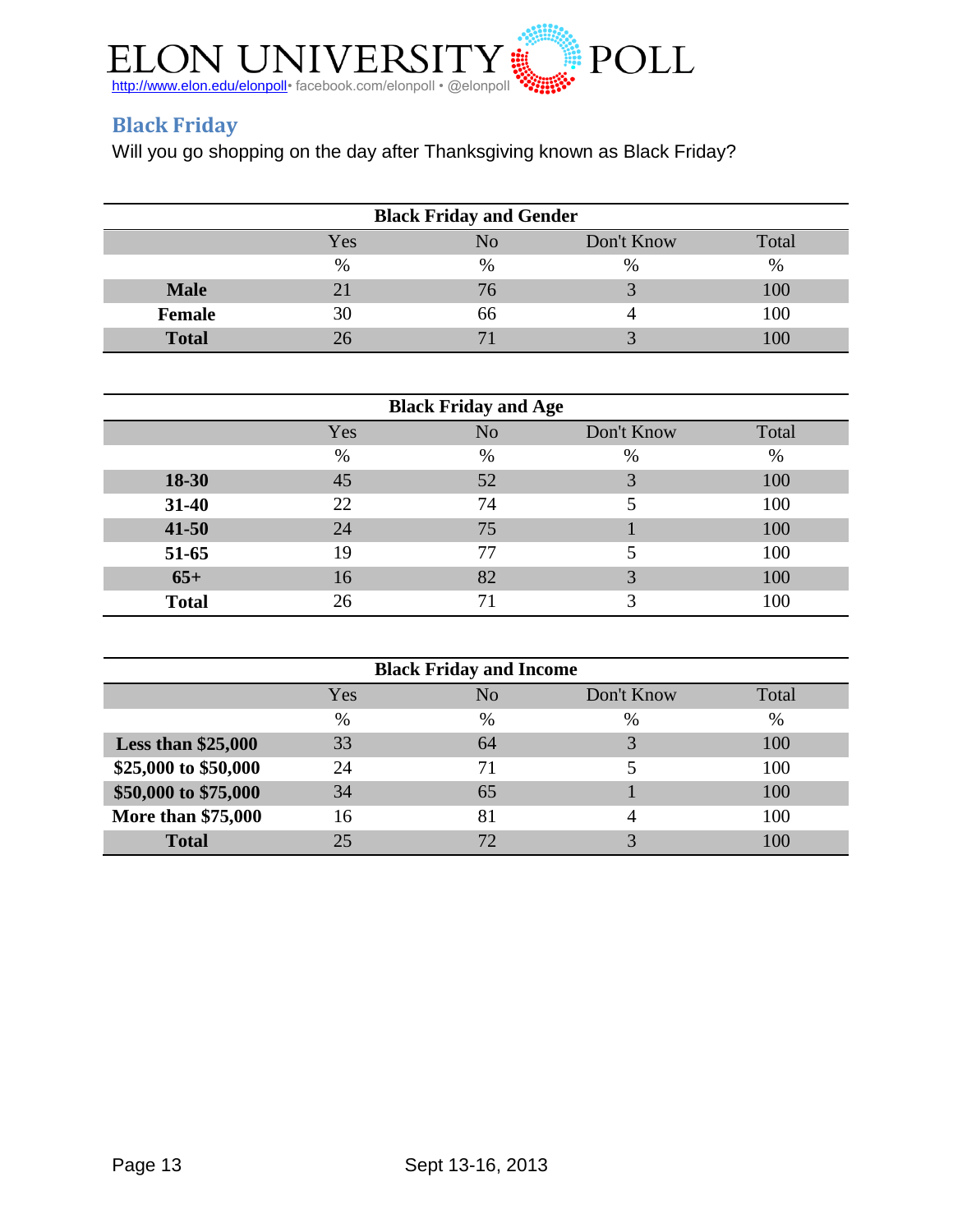

# <span id="page-13-0"></span>**Cyber Monday**

Will you shop online on the Monday after Thanksgiving known as Cyber Monday?

| <b>Cyber Monday and Gender</b> |      |    |            |       |  |  |
|--------------------------------|------|----|------------|-------|--|--|
|                                | Yes  | NO | Don't Know | Total |  |  |
|                                | $\%$ | %  | $\%$       | $\%$  |  |  |
| <b>Male</b>                    |      | 01 |            | 100   |  |  |
| <b>Female</b>                  | 33   | 59 |            | 100   |  |  |
| <b>Total</b>                   |      | วเ |            |       |  |  |

|              |      | <b>Cyber Monday and Age</b> |                |       |
|--------------|------|-----------------------------|----------------|-------|
|              | Yes  | N <sub>o</sub>              | Don't Know     | Total |
|              | $\%$ | %                           | %              | $\%$  |
| 18-30        | 45   | 48                          |                | 100   |
| 31-40        | 47   | 49                          | $\overline{4}$ | 100   |
| $41 - 50$    | 33   | 57                          | 10             | 100   |
| 51-65        | 24   | 66                          | 10             | 100   |
| $65+$        | 8    | 85                          |                | 100   |
| <b>Total</b> | 33   | 60                          |                | 100   |

| <b>Cyber Monday and Income</b> |      |      |              |       |  |  |
|--------------------------------|------|------|--------------|-------|--|--|
|                                | Yes  | No   | Don't Know   | Total |  |  |
|                                | $\%$ | $\%$ | $\%$         | $\%$  |  |  |
| Less than $$25,000$            | 30   | 64   | 6            | 100   |  |  |
| \$25,000 to \$50,000           | 30   | 61   |              | 100   |  |  |
| \$50,000 to \$75,000           | 34   | 60   | 6            | 100   |  |  |
| More than \$75,000             | 41   | 52   |              | 100   |  |  |
| <b>Total</b>                   | 35   | 58   | $\mathbf{r}$ | 100   |  |  |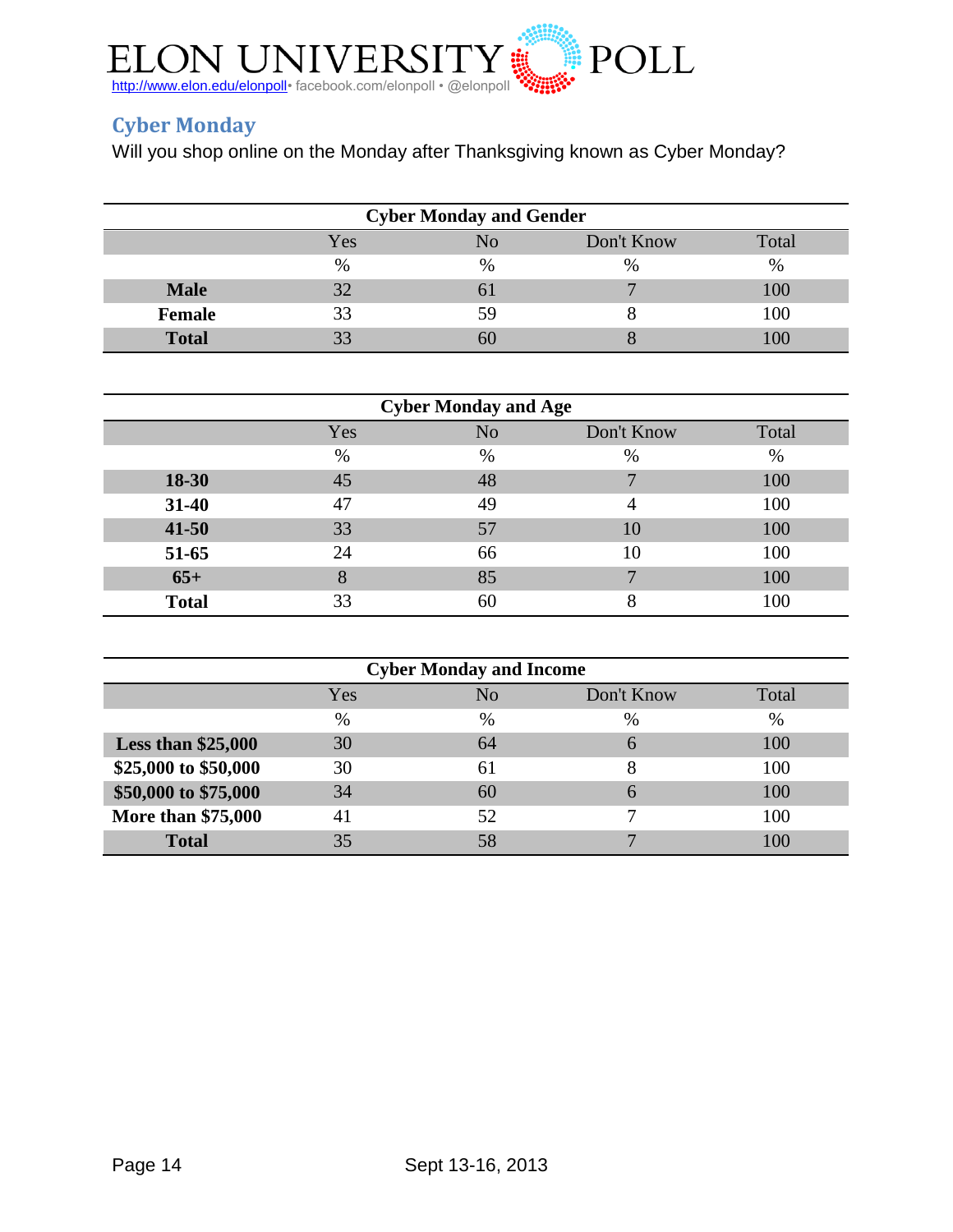

# <span id="page-14-0"></span>**Online Shopping**

| Approximately what percentage of your holiday shopping will be done online? |  |  |  |  |
|-----------------------------------------------------------------------------|--|--|--|--|
|                                                                             |  |  |  |  |

| <b>Percent Shopping Online and Gender</b> |    |          |           |           |           |        |       |
|-------------------------------------------|----|----------|-----------|-----------|-----------|--------|-------|
|                                           | 0% | $1\%$ to | $11\%$ to | $31\%$ to | $51\%$ to | 90% to | Total |
|                                           |    | 10%      | 30%       | 50%       | 89%       | 100%   |       |
|                                           | %  | %        | %         | %         | $\%$      | %      | $\%$  |
| <b>Male</b>                               | 28 |          | 18        | 25        |           | 6      | 100   |
| <b>Female</b>                             | 38 |          | 15        | 21        |           | h      | 100   |
| <b>Total</b>                              | 33 |          | 16        | 23        |           | h      | 100   |

| <b>Percent Shopping Online and Age</b> |    |          |           |           |             |        |       |
|----------------------------------------|----|----------|-----------|-----------|-------------|--------|-------|
|                                        | 0% | $1\%$ to | $11\%$ to | $31\%$ to | 51% to      | 90% to | Total |
|                                        |    | 10%      | 30%       | 50%       | 89%         | 100%   |       |
|                                        | %  | $\%$     | $\%$      | $\%$      | $\%$        | $\%$   | $\%$  |
| $18 - 30$                              | 29 | 6        | 15        | 29        | 15          | 6      | 100   |
| $31 - 40$                              | 22 |          | 15        | 28        | 19          | 8      | 100   |
| $41 - 50$                              | 24 | 15       | 19        | 24        | 13          | 5      | 100   |
| 51-65                                  | 39 | 12       | 19        | 15        | $\mathbf Q$ | 6      | 100   |
| $65+$                                  | 53 | 10       | 10        | 19        |             | 3      | 100   |
| <b>Total</b>                           | 33 | 10       | 16        | 23        | 12          | 6      | 100   |

| <b>Percent Shopping Online and Income</b> |                  |                |           |           |           |           |      |
|-------------------------------------------|------------------|----------------|-----------|-----------|-----------|-----------|------|
|                                           | $\left( \right)$ | $1\%$ to       | $11\%$ to | $31\%$ to | $51\%$ to | $90\%$ to | Tota |
|                                           | $\%$             | 10%            | 30%       | 50%       | 89%       | 100%      | 1    |
|                                           | $\%$             | %              | $\%$      | $\%$      | $\%$      | $\%$      | $\%$ |
| <b>Less than</b><br>\$25,000              | 54               | $\overline{4}$ | 11        | 17        | 8         | 6         | 100  |
| \$25,000 to<br>\$50,000                   | 37               | 12             | 15        | 20        | 10        | 6         | 100  |
| \$50,000 to<br>\$75,000                   | 33               | 10             | 16        | 28        | 8         | 6         | 100  |
| <b>More than</b><br>\$75,000              | 17               | 11             | 20        | 29        | 18        | 6         | 100  |
| <b>Total</b>                              | 32               | 10             | 16        | 24        | 12        | 6         | 100  |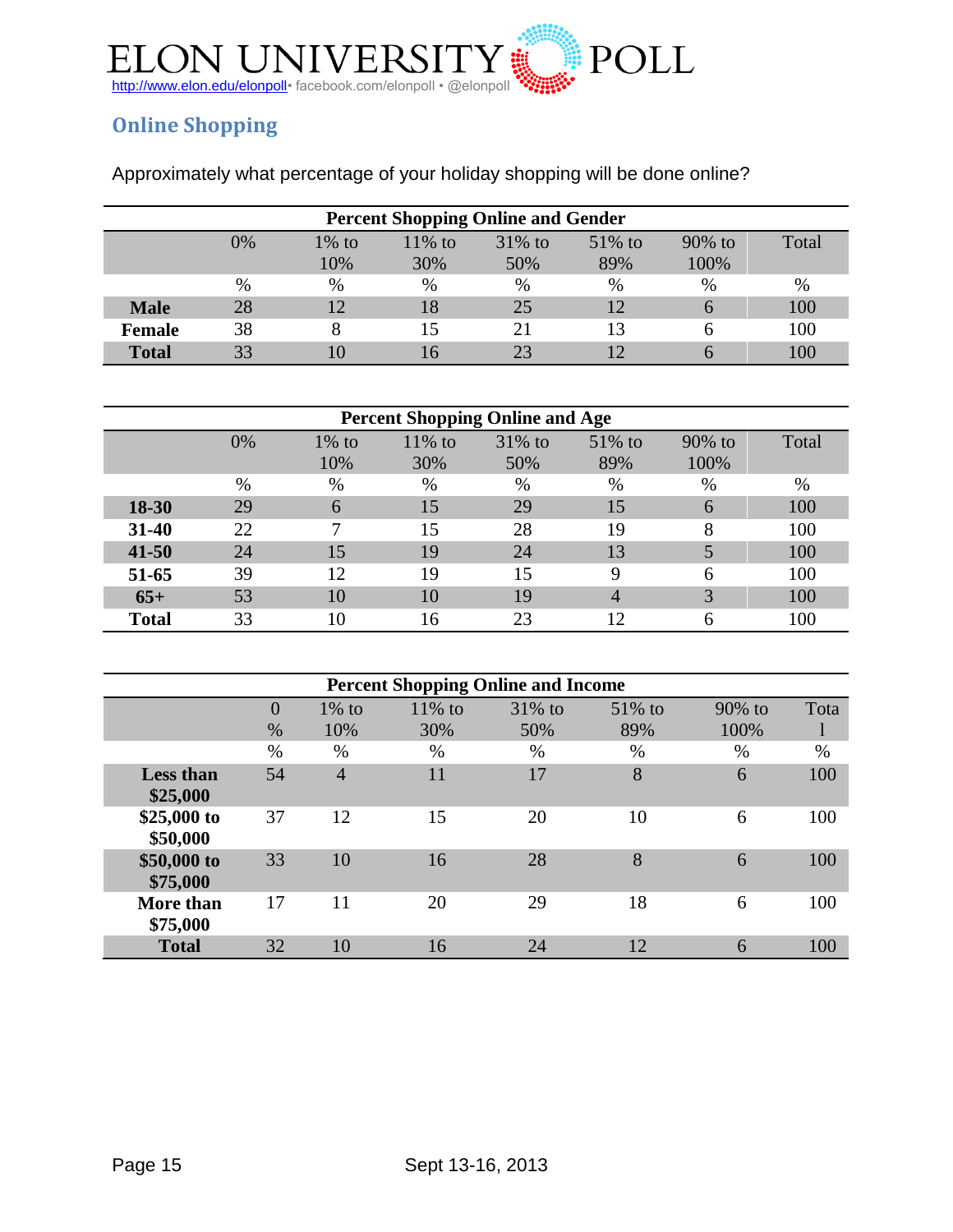

# <span id="page-15-0"></span>**Basic Methodological Information**

| Mode:                      | Live Interviewer RDD Telephone<br><b>Interviews</b> |
|----------------------------|-----------------------------------------------------|
|                            | (Dual Frame: Cell Phone and Landlines)              |
| Population & Sample Area   | North Carolina; Registered Voters                   |
| Dates in the field:        | November 15- November 18, 2013                      |
| Sample Size                | 732                                                 |
| Margin of Error            | ±3.62                                               |
| <b>Confidence Level</b>    | 95%                                                 |
| <b>Weighting Variables</b> | Age, Race, Gender, & Phone Ownership                |

The Elon University Poll uses a stratified random sample of households with telephones and wireless (cell) telephone numbers. Please direct questions about the Elon University Poll's methodology to the Director of the Elon University Poll, Dr. Kenneth Fernandez at 336-278-6438 or [kfernandez@elon.edu.](mailto:kfernandez@elon.edu)

### **Procedures Used for Conducting the Poll**

The Elon University Poll uses CATI system software (Computer Assisted Telephone Interviewing) for the administration of surveys. We attempt to reach each working telephone number in the sample up to five times. We only interview residents of North Carolina who are over 18. The Elon University Poll conducted the survey over a fourday period. Live interviewers called from 3 p.m. to 8 p.m. Friday (11/15); 11 a.m. to 8 p.m. on Saturday (11/16); 2p.m. to 7 p.m. on Sunday (11/17); and from 4:30 p.m. to 9:30 p.m. on Monday (11/18).

#### **Additional Methodological Decisions**

#### Branching Questions

For many questions with multiple response options, we program our surveys to branch into a secondary probing question.

#### "Don't Know" & "Refused" Response Options

All questions include an option for respondents to volunteer "don't know" or to refuse. In the vast majority of questions, interviewers do not prompt "don't know" responses.

#### Weighting

We typically weight results from the Elon University Poll on multiple demographic characteristics: race, gender, household size, region, education, and age. Weighting rarely leads to substantial changes in results. We use iterative raking, adjusting one dimension at a time. We include detailed information about weighting of survey samples for each poll on both the Elon University Poll website and within released reports.

#### Within Household Randomization

For landlines, we use the common "oldest-youngest" technique to ensure within household randomization. We assume cellphones belong to an individual rather than a household. Thus, we do not conduct within-household randomization within our cellphone sample.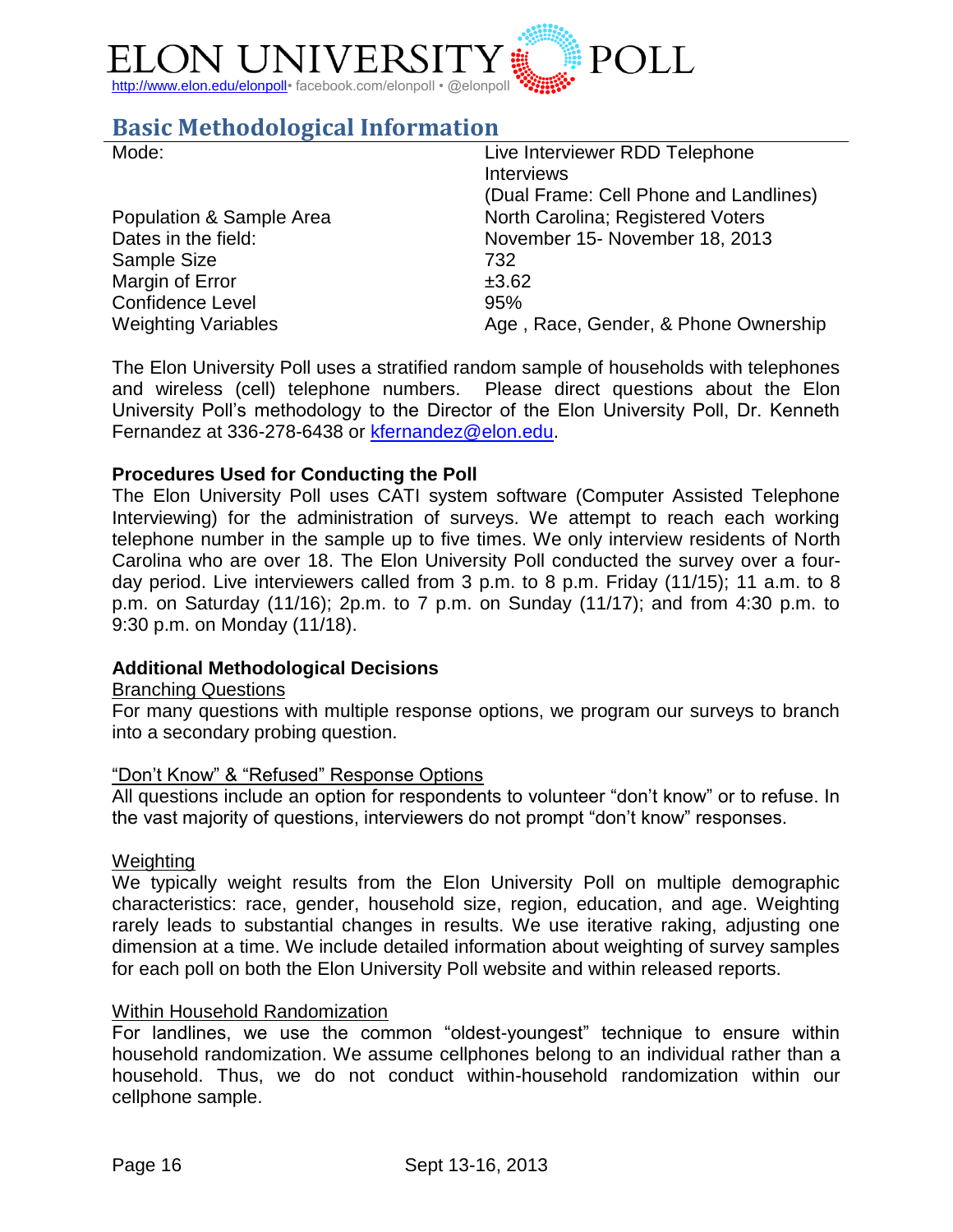

#### Completion Criteria

An interview is a complete only if a respondent progresses through the entire survey. Respondents who hang up before completing the last question or who refuse to more than 10 % of the questions are incompletes.

#### **Support for Transparency**

The Elon University Poll supports transparency in survey research and is a supporter of the American Association for Public Opinion Research Transparency Initiative, which is a program promoting openness and transparency about survey research methods and operations among survey research professionals and the industry. All information about the Elon University Poll that we released to the public conforms to reporting conventions recommended by the American Association for Public Opinion Research and the National Council on Public Polls.

#### Question Construction and Question Order

In releasing survey results, the Elon University Poll provides the questions as worded and the order in which respondents receive these questions. In some cases question ordering rotates to avoid biases. In an effort to provide neutral, non-biased questions, we attempt to observe conventional question wording and question order protocols in all of our polls. In order to avoid recency or primacy effects, we randomize candidate names and directional response options (e.g. support / oppose) within the text of each question. We pretest every questionnaire multiple times before entering the field.

#### **Sampling**

Survey Sampling International, LLC, provide samples of telephone numbers. To equalize the probability of telephone selection, sample telephone numbers are systematically stratified according to subpopulation strata (e.g., a zip code, a county, etc.), which yields a sample from telephone exchanges in proportion to each exchange's share of telephone households in the population of interest. Estimates of telephone households in the population of interest are generally obtained from several databases. Samples of household telephone numbers are distributed across all eligible blocks of numbers in proportion to the density of listed households assigned in the population of interest according to a specified subpopulation stratum. Upon determining the projected (or preferred) sample size, a sampling interval is calculated by summing the number of listed residential numbers in each eligible block within the population of interest and dividing that sum by the number of sampling points assigned to the population. From a random start between zero and the sampling interval, blocks are selected systematically in proportion to the density of listed household "working blocks."

A block (also known as a bank) is a set of contiguous numbers identified by the first two digits of the last four digits of a telephone number. A working block contains three or more working telephone numbers. Exchanges are assigned to a population on the basis of all eligible blocks in proportion to the density of working telephone households. Once each population's proportion of telephone households is determined, then a sampling interval, based on that proportion, is calculated and specific exchanges and numbers are randomly selected.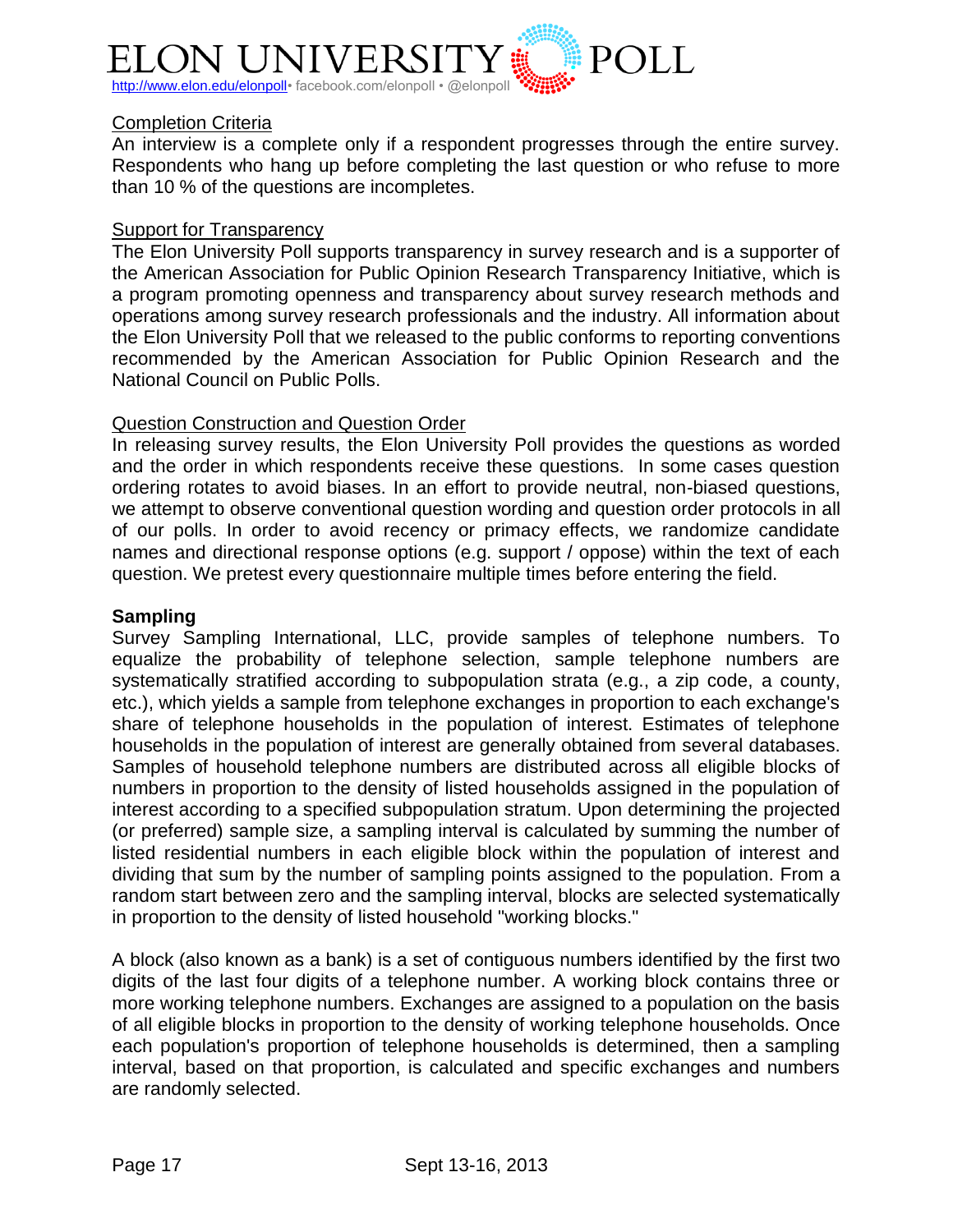

The wireless component of the study sample starts with determining which area codeexchange combinations in North Carolina are included in the wireless or shared Telcordia types. Similar to the process for selecting household telephone numbers, wireless numbers involve a multi-step process in which blocks of numbers are determined for each area code-exchange combination in the Telcordia types. From a random start within the first sampling interval, a systematic nth selection of each block of numbers is performed and a two-digit random number between 00 and 99 is appended to each selected nth block stem. The intent is to provide a stratification that will yield a sample that is representative both geographically and by large and small carrier. From these, a random sample is generated.

Because exchanges and numbers are randomly selected, unlisted as well as listed numbers are included in the sample. Thus, the sample of numbers generated for the population of interest constitutes a random sample of telephone households and wireless numbers of the population.

### **Frequently Asked Questions about our Methodology**

- 1. *Who pays for the Elon University Poll?* Elon University fully funds the Elon University Poll.
- 2. *Does the Elon University Poll favor a certain party?* The Elon University Poll is an academic, non-partisan survey. We do not engage or work with any political candidates or parties. We employ best practices to ensure the results are not biased.
- 3. *Where do you get your numbers?* We obtain samples of randomized phone numbers from Survey Sample International.
- 4. *How many times do you call a number before giving up?* We will attempt to call each working number up to five times before removing it from the sample.
- 5. *Do you call both cell phones and land lines?* Yes. We use a mixed sample of both cell phones and landlines. We weight on phone ownership to adjust for the higher probability of selection of those who own both cell phones and landline phones.
- 6. *Does the Elon University Poll do IVR surveys or automated "robopolls"?* No. Well-trained students at Elon University conduct all our interviewers.
- 7. *Do you report non-response rates?* Yes. We report non-response rates based on AAPOR guidelines. The response rate for the November 2013 Poll was 9.3%, which approximates or exceeds the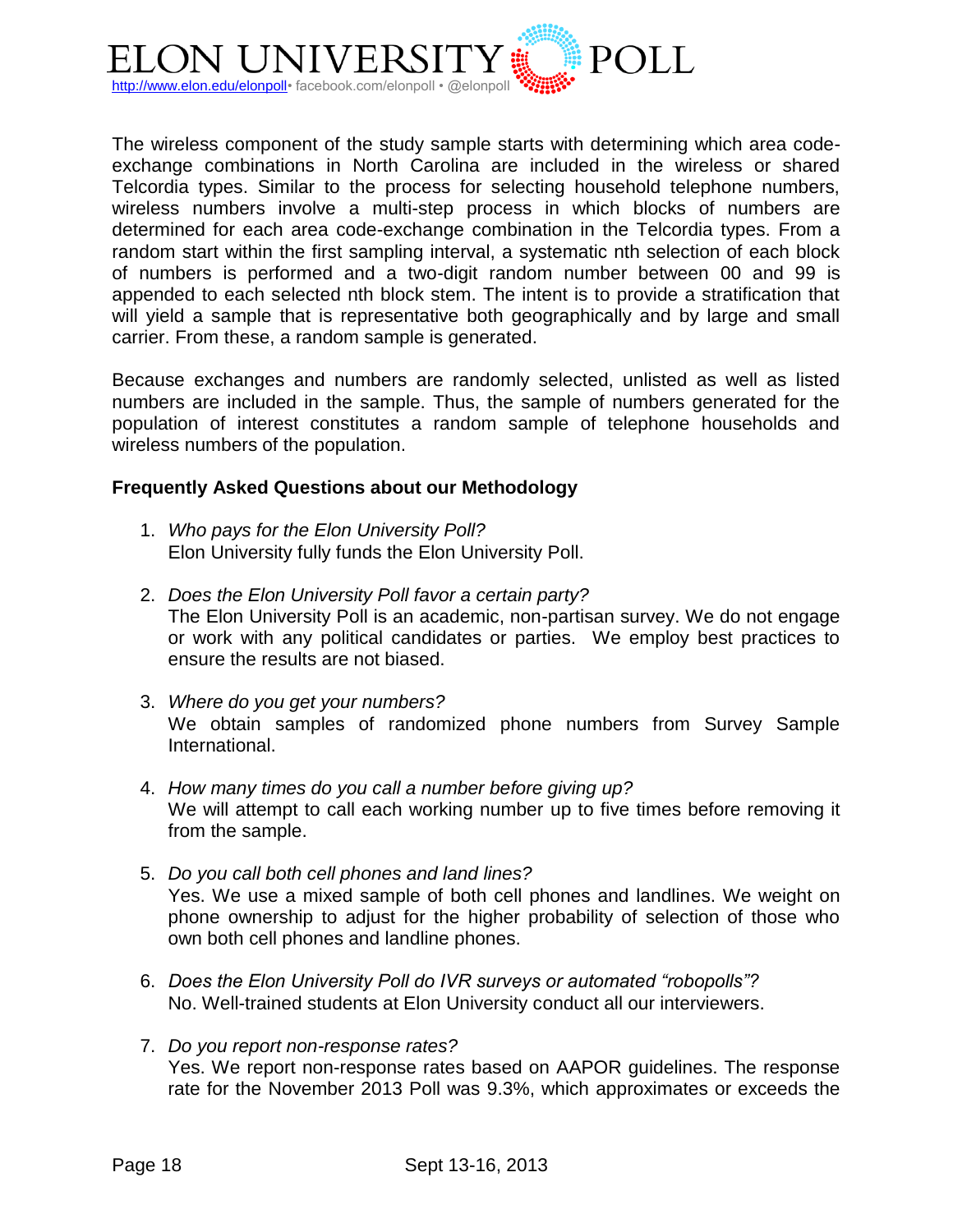

national average response rates of other high quality survey organizations. The response rate is calculated using the American Association of Public Opinion Research (AAPOR) formula RR4.

8. *Do you weight the data?*

Yes. We apply weights to the data. An iterative proportional fitting algorithm generates weights based on Census parameters of residents in North Carolina.

9. *Do you randomize response options?*

Yes. We rotate the order of candidate names in all applicable questions. We also rotate order of text for other questions, such as those that include response options such as "more" and "less." Furthermore, we rotate the order of some questions themselves if we suspect the order of a question could bias results.

#### 10.*Do you conduct within-household randomization?*

Yes. For landlines, we use the common "oldest-youngest" rotation to ensure within household randomization. We assume cellphones belong to an individual rather than a household. Thus, we do not conduct within-household randomization within our cellphone sample.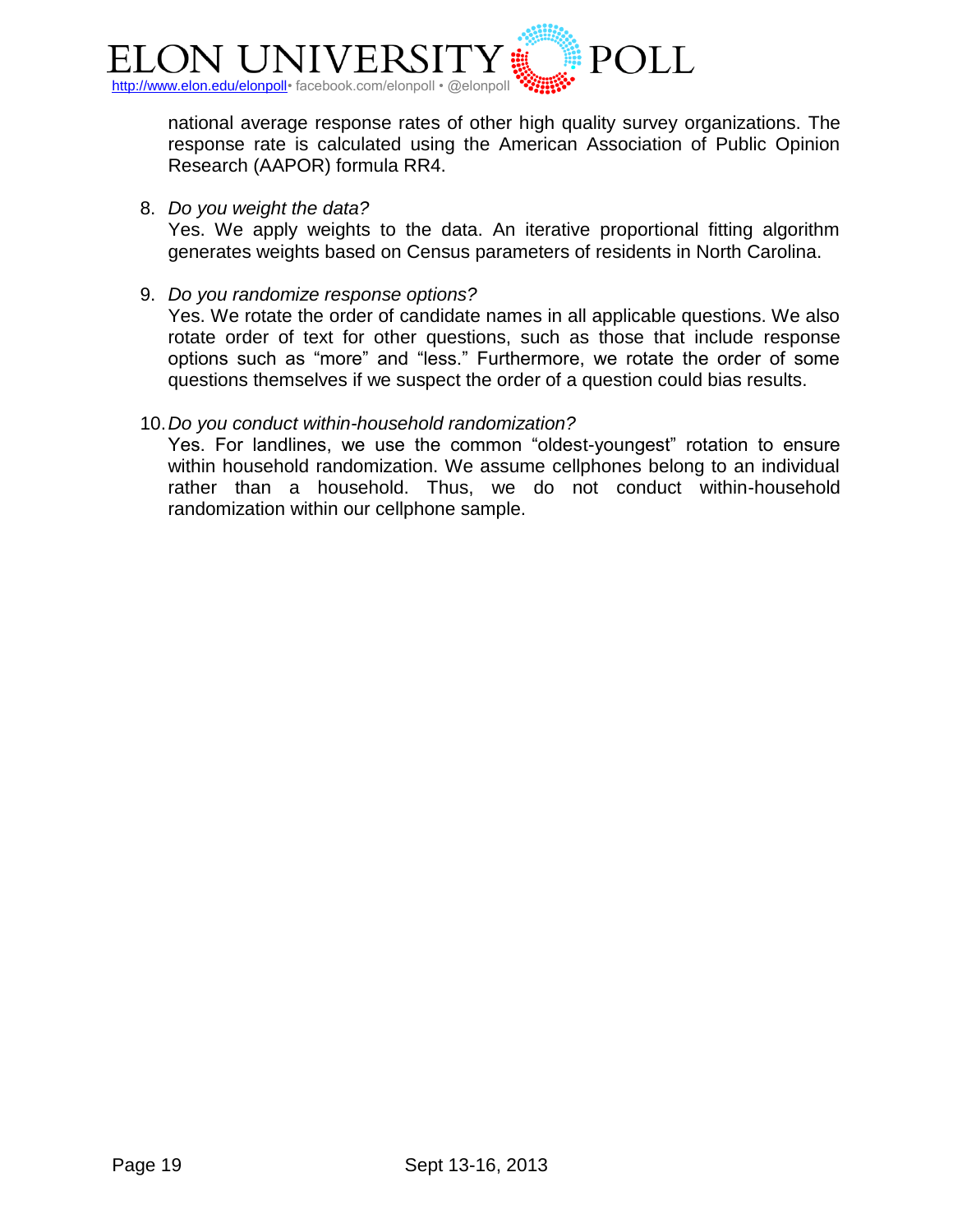

# <span id="page-19-0"></span>**The Elon University Poll Team**

[Dr. Kenneth Fernandez](http://www.elon.edu/directories/profile/?user=kfernandez) is the Director of the Elon University Poll. Dr. Fernandez holds a Ph.D. in Political Science from University of California – Riverside. Dr. Fernandez is Assistant Professor of Political Science and Policy Studies at Elon University. He has published numerous articles in peer-reviewed social science journals.

[Dr. Jason Husser](http://www.elon.edu/directories/profile/?user=jhusser) is the Assistant director. Dr. Husser holds a Ph.D. in Political Science from Vanderbilt University. Dr. Husser is also Assistant Professor of Political Science and Policy Studies at Elon University. He recently published an article on public opinion in the *American Journal of Political Science.* He was previously the Associate Coordinator of the Vanderbilt University Poll.

John Robinson serves as Director of Communications for the Poll. He is a former newspaper editor, veteran journalist, and North Carolina native.

Daniel Anderson is Vice President of Elon University Communications. Eric Townsend is Director of the Elon University News Bureau. Both work very closely with the directors in communicating results of the poll.

Faculty members in the Department of Political Science, chaired by Dr. Sharon Spray, are also involved in advising the directors.

The poll operates under the auspices of the College of Arts and Sciences at Elon University, led by Dean Alison Morrison-Shetlar. The Elon University administration, led by Dr. Leo Lambert, president of the university, fully supports the Elon University Poll as part of its service commitment to state, regional, and national constituents.

Elon University fully funds the Elon University Poll. Because of this generous support, the Elon University poll does not engage in any contract work. This permits the Elon University Poll to operate as a neutral, non-biased, non-partisan resource.

Elon University students administer the survey as part of the University's commitment to civic engagement and experiential learning where "students learn through doing." Student interviewers receive extensive training prior to engaging in interviewing. A team of student supervisors (led by Mary Young '14) assists the directors with quality control and monitoring.



Fernandez



**Husser** 



Robinson